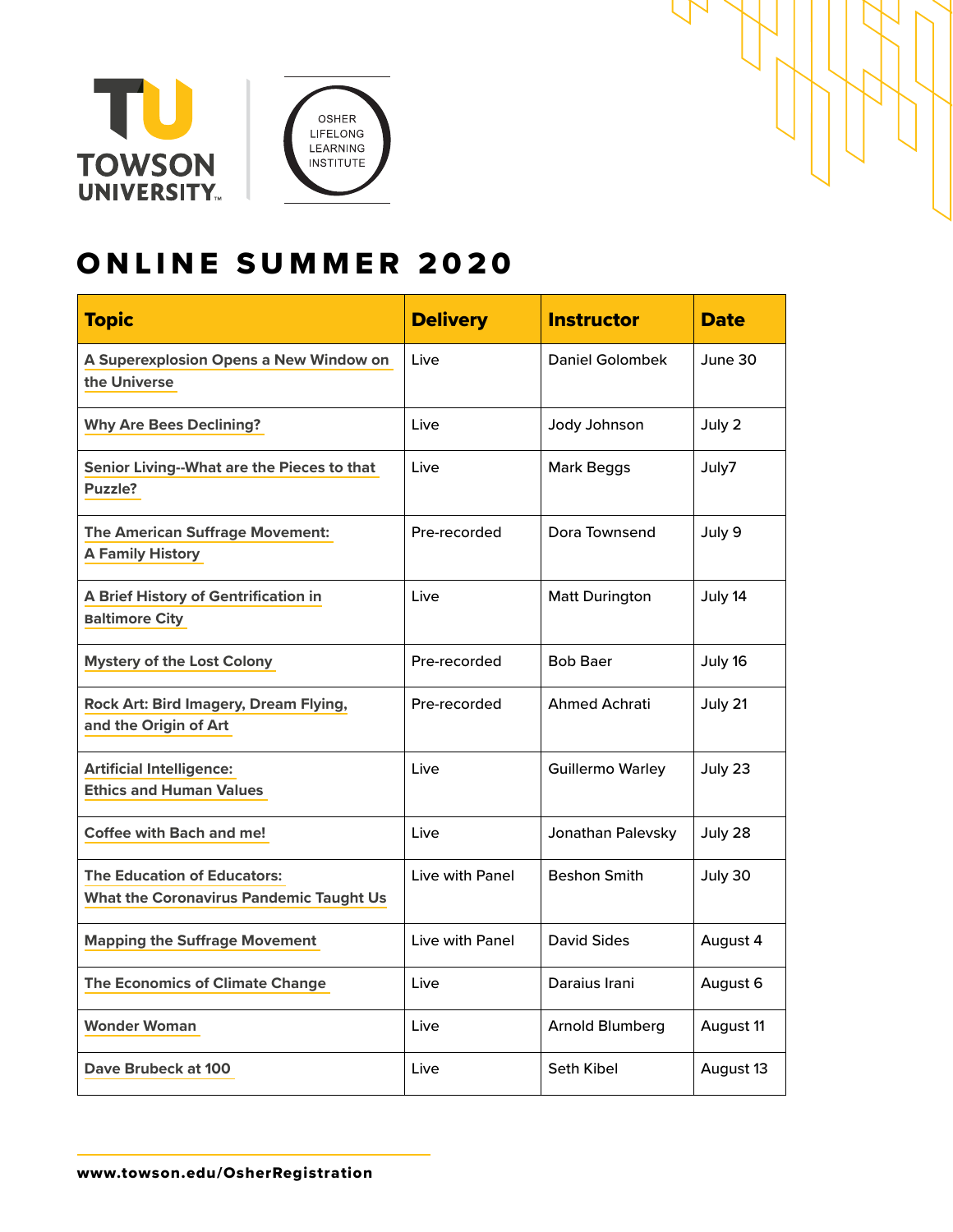### <span id="page-1-0"></span>A Superexplosion Opens a New Window on the Universe

Daniel Golombek

Tuesday, June 30

A long time ago in a galaxy far, far away two objects collided and generated a set of waves that revolutionized the study of the cosmos. Two and a half years ago, in a Universe that seems so remote, the signature of the collision of two neutron stars was detected by space and earth-based observatories. Waves predicted by the theory of general relativity a century earlier were observed for the first time. This fascinating new window opened by these detections will help us understand not only the objects we can see at different wavelengths but also the realms of spacetime – that fabric that envelops the cosmos. We will travel in time, to when it was discovered and to the period of the explosion to look at what was seen and what produced it.

*Daniel Golombek worked at the Space Telescope Science Institute where he has been responsible for leading the user support for the world-wide Hubble Space Telescope community, the team that developed and implemented its observations, and developing and executing programmatic and scientific plans and budgets. During his tenure as a Visiting Scientist at NASA Headquarters, he was responsible for the management of twelve space science observatories and three major space science grants.* 

#### <span id="page-1-1"></span>Why are bees declining?

Jody Johnson

Thursday, July 2

The lecture will cover five of the main reasons that bee populations are declining, including pathogens, parasites, pesticides, habitat loss, and climate change. Natural or human-impacted stressors for each factor will be addressed for social and solitary bees. Honeybees have additional influences related to management practice. Updates on Tropilaelaps and giant hornets will be mentioned briefly.

*Dr. Jodi Johnson is a pollinator scientist and an educator. During the summers, she researches impacts of pesticides, nutrition, and parasites on honeybee health at the USDA and through her business. During the academic year, she teaches environmental science, science of sustainability, physical sciences, and pollinators to college level and older students.*

## <span id="page-1-2"></span>Senior Living—What Are the Pieces to that Puzzle?

Mark Beggs

Tuesday, July 7

Did you know that less than 10% of age and income qualified seniors will choose to move to a senior living community? And that most communities consider your home to be their greatest competition? In this interactive program you will learn about all of the typical components that make up the scope of 'senior living'. What are they? What services are offered? How is each paid for? Why would you look at one over the other? What are the benefits and drawbacks of each? What does a Long-Term Care policy mean in relationship to Senior Living? This open discussion will help you sort through what may or may not be right for you as you plan for the next exciting chapter of your life.

*Mark Beggs is the President and CEO of Edenwald, a Senior Living community located in Towson. Mark has a career spanning 30 years in Senior Living starting out as a Social Worker and touching on every aspect of Senior Living operations. He joined Edenwald in January of 2019. Mark has spoken nationally on Sales and Census Development, Person Centered Care, and Lifelong Learning partnerships.*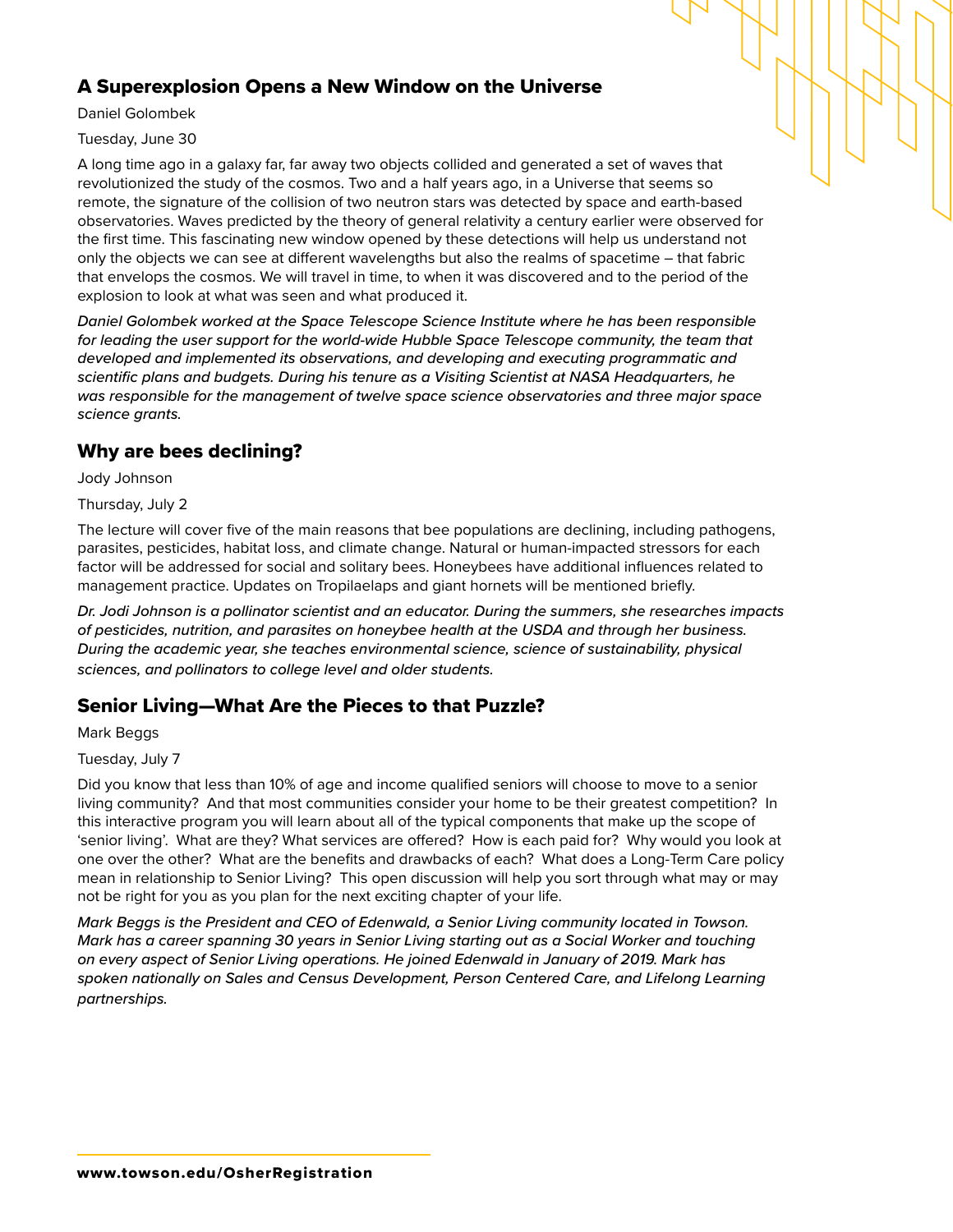## <span id="page-2-2"></span>The American Suffrage Movement: A Family History

Dora Lewis Townsend

#### Thursday, July 9

This presentation focuses on the American Suffrage Movement beginning with the Women's Rights Convention held in Seneca Falls, New York in July 1848. It was there that Elizabeth Cody Stanton drafted the Declaration of Sentiments which ultimately served as the genesis for the 19th Amendment. The 19th Amendment which secured the right to vote for American women was successfully passed by Congress on June 4, 1919 and was adopted as part of the United States Constitution on August 18, 1920, having been ratified by three-fourths of the thirty-six states in the union. These two events are bookends of an incredible story of courage, commitment, and perseverance in the face of physical violence, anger, and public efforts to hurt and humiliate the women who championed the cause. Dora Kelly Lewis, greatgrandmother to Dora Townsend, played a significant role in many aspects of the movement. Learn about Lewis in the historical context of the entire movement. Included are excerpts from letters that she wrote to her mother and daughter from prison as well as other first-person accounts that help illustrate significant events in the story.

*Dora Townsend is originally from Baltimore but has lived in Gettysburg with her husband since 1973. Her interest in the story of her great-grandmother began several years ago when author, Mary Walton, contacted her. Ms. Walton was writing a book on Alice Paul, a significant leader in the Suffrage Movement. Dora's great-grandmother, Dora Kelly Lewis, was an important and trusted colleague of Alice Paul and was often referred to as "Alice's first lieutenant". In gathering requested information, Townsend discovered that she was in possession of original source material and thus developed her own unique and personalized perspective of the American Suffrage Movement.* 

### <span id="page-2-0"></span>A Brief History of Gentrification in Baltimore City

Matthew Durington

#### Tuesday, July 14 (12pm)\*

Using his research in the South Baltimore community of Sharp Leadenhall, Dr. Durington will walk attendees through the history of blockbusting, redlining and other historic urban renewal processes that set the stage for gentrification in Baltimore City in the 21st century. While development and change can be a welcomed addition to a city that suffers from a variety of socioeconomic issues, gentrification can also be a process of exclusion and marginalization of historic residents. This gets particularly problematic when gentrification follows the contours of racial and class displacement.

*Matthew Durington is a professor of anthropology at Towson University. Alongside his students and colleagues, he has studied processes of gentrification and other urban issues in Baltimore and abroad over the last 20 plus years. He is the author of numerous articles on housing and race in addition to the book Networked Anthropology with co-author Samuel Gerald Collins.*

#### <span id="page-2-1"></span>Mystery of the Lost Colony

Bob Baer

#### Thursday, July 16

The Roanoke settlement, America's first English colony, vanished in 1590. Over a hundred men, women, and children were nowhere to be found when their leader returned to the site in North Carolina's Outer Banks. The story of their disappearance and the sleuthing by historians and archaeologists is one of the great real-life mysteries of American history. The class will delve into the story of these displaced pioneers and the tantalizing clues they left behind.

*Robert Baer holds a B.A. in history from Towson University, and M.L.A. in the history of ideas from the Johns Hopkins University, and a D.Ed. in higher education from Morgan State University. He spent 30 years as a college administrator in Connecticut, New York, and Maryland. He has been an instructor in history at New York-CUNY, Norwalk Community College, Community College of Baltimore, and Howard Community College.*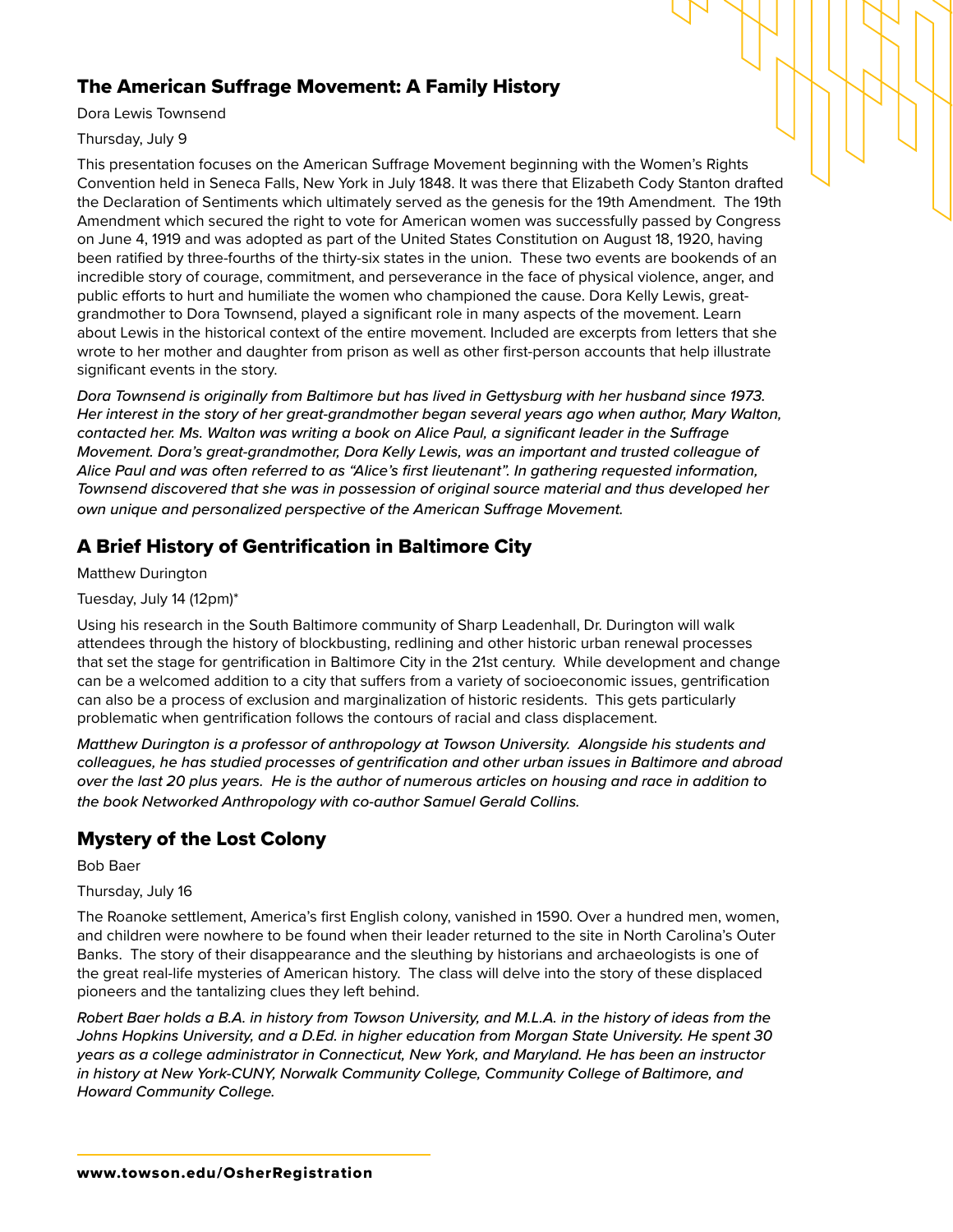## <span id="page-3-0"></span>Rock Art: Bird Imagery, Dream Flying, and the Origin of Art

Ahmed Achrati

Tuesday, July 21

Birds and bird-forms are some of the earliest patterns in rock art, and there is considerable ethnographic information relating to the symbolism of birds in all world cultures. Birds represent the idea of flight, an avian imagery that inhabits many metaphors in modern discourses. There is a human fascination with the physical act of flying, and dream-flying is a sleep-related phenomenon that has prompted psychological and psychoanalytical inquiries into a possible connection between this behavior and the nature of metaphors. This presentation explores possible relationships between bird iconography, the psychology of dream-flying, and the linguistic theory of metaphors to shed some new light on creativity and the cognitive processes involved in the production and interpretation of rock art.

*Ahmed Achrati, Ph.D., is a retired professor who taught languages, anthropology, and religious studies at institutions including Georgetown University, University of Illinois, and Howard Community College. His publications on religion and rock art in leading journals span various topics.*

### <span id="page-3-1"></span>Artificial Intelligence: Ethics and Human Values

Guillermo Warley

Thursday, July 23

Artificial Intelligence (AI) is increasingly present in our everyday life. It is pervasive (digital footprint, cell phone data, financial transactions), invasive (our name, SSN, IDs, email addresses, phone number, income level), and persuasive (micro-targeted marketing, knowing our preferences). What are the ethical considerations that should guide AI development? Are human values and the more general concept of "human well-being" paramount considerations in AI research? Should they be? How can they be incorporated? We will look at these questions and their broad implications, attempt to define AI, and examine the concept of RRI, or responsible research and innovation.

*Guillermo Warley is an electrical engineer with undergraduate and graduate degrees in electronics and signal processing. He has more than 30 years of experience designing technology products. He is a Senior Life Member of the Institute for Electrical and Electronics Engineers and a member of the Society for the Social Implications of Technology. He has taught graduate and undergraduate electrical engineering courses and has also taught seniors in the Osher program at Shepherd University in West Virginia.*

## <span id="page-3-2"></span>Coffee Time With J.S. Bach!

Jonathan Palevsky

#### Tuesday, July 28

Our perception of Johann Sebastian Bach is that he was a complex, religious and serious man. He left us enormous amounts of sacred music, endless fugues for just about every instrument, and concertos that surpassed anything that could be produced by the Italians. There are two things about old J.S. that we don't talk about very often: his wicked sense of humor and his adoration of coffee. These two traits are combined in his fabulous Coffee Cantata. It's a wonderful combination of family dynamics, excellent arias, and a wonderful beverage. Spending an hour or so enjoying the lighter side of Bach is just the perfect antidote to the trying times we live in. Make sure to have a cup of coffee on hand...I know I will.

*Jonathan Palevsky, B.M., M.M., is program director for WBJC. His undergraduate studies focused on musicology and his graduate work at Baltimore's Peabody Institute on instrumental training in classical guitar performance. Jonathan can be heard as host of Face the Music, Past Masters, WBJC Opera Fest and regular afternoon classical programming on WBJC. He also hosts Cinema Sundays at the Charles Theater. Jonathan has been a regular of the Osher faculty since the former Auburn Society's first semester in spring 1999.*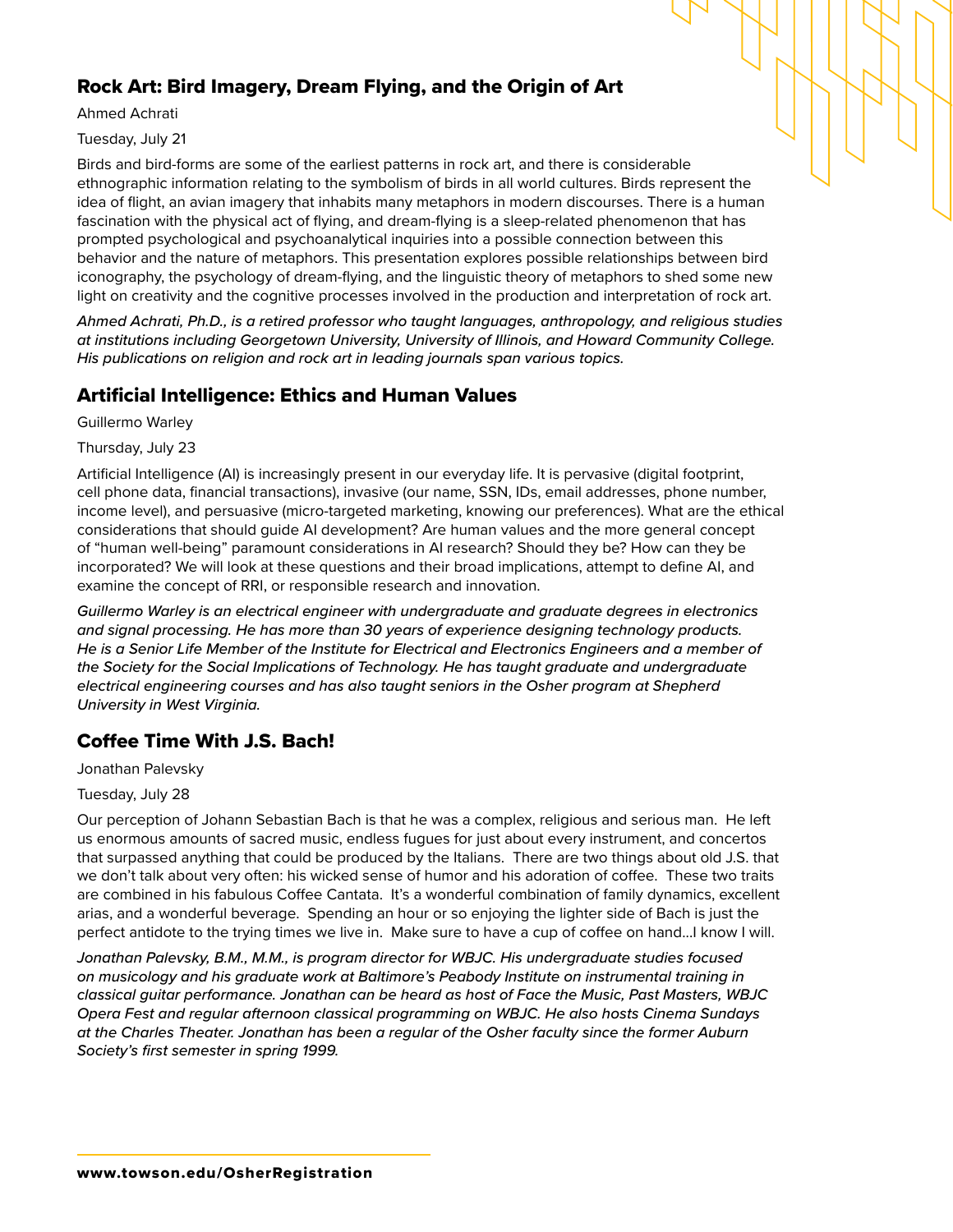## <span id="page-4-1"></span>The Education of Educators: What the Coronavirus Pandemic Taught Us.

Beshon Smith

#### Thursday, July 30

The Coronavirus pandemic has become a globally defining moment and has altered what we have come to know about the most critical infrastructures and systems in our nation: criminal justice, education, finance, healthcare, housing and law enforcement.

As a result of our nationwide response to the pandemic, public school districts and the many institutions and organizations that support them have experienced unprecedented upheaval such as school building closures, distance-learning, virtual engagement, and efforts to balance work and home-life on levels never experienced before.

This virtual panel will explore the experiences, perspectives, and strategies of educators at the height of the coronavirus pandemic.

*Dr. Beshon Smith is the Executive Director for Delaware, Maryland, and Washington, DC with the Center for Supportive Schools, a national non-profit organization that advances the efforts of schools across the country to develop all students into leaders who help make their schools safer, more supportive and engaging. Dr. Smith has spent the past 22 years of her professional career leading organizations, programs, and services that use the transformative power of education to enhance the lives of students and their families. She holds a doctorate degree in Language, Literacy and Culture from the University of Maryland-Baltimore County; a master's degree in Public Administration with a concentration in non-profit management from the City University of New York-Baruch College; and a bachelor's degree in Criminal Justice from the City University of New York-John Jay College of Criminal Justice.*

## <span id="page-4-0"></span>Suffragist Stories and Connections: Mapping the Network of Suffragist Correspondence in Recognition of the 100th Anniversary of the 19th Amendment

Sam Collins, Alex Mikulski, Christina Nemphos, and David Sides

#### Tuesday, August 4

In celebration of the 100th anniversary of the passage of the 19th amendment, faculty from TU's College of Liberal Arts and TU's Center for Geographic Information Sciences have collaborated with the National Park Service (NPS) to research and map connections among suffragists through their correspondence archives. A Web-based mapping tool facilitates the exploration of relationships among nearly 750 individuals connected to the suffrage movement.

The mapping interface explores the movement through its association and overlap with other major themes, such as abolition, religion and related political movements. Suffragist Stories and Connections provides a place-based look at those associated with the suffrage movement who worked for social change on multiple fronts.

*Dr. Samuel Collins is a cultural anthropologist interested in information society and globalization, primarily in the United States and Korea. His M.A. and Ph.D. are from American University in Washington, D.C. His academic profile is available at academia.edu. He blogs frequently on anthropology, science fiction and the future at All Tomorrow's Cultures.*

*Alex Mikulski is a GIS Specialist at the Center for GIS at TU where, in addition to the NPS Suffrage Network mapping effort, she is involved in multiple geospatial database development and mapping projects involving transportation, infrastructure, economic development, and GIS training.* 

*Christina Nemphos is the lead GIS Specialist at the Center for GIS at TU where, in addition to the NPS Suffrage Network mapping effort, she is involved in multiple geospatial database development and mapping projects involving transportation, agriculture/environment, public health, and GIS training.* 

*David Sides is a Project Manager at the Center for GIS at TU where he works with a team of skilled GIS and software development professionals who apply spatial technologies to complete a variety of projects for local, state and federal government, non-profits, and the private sector.*